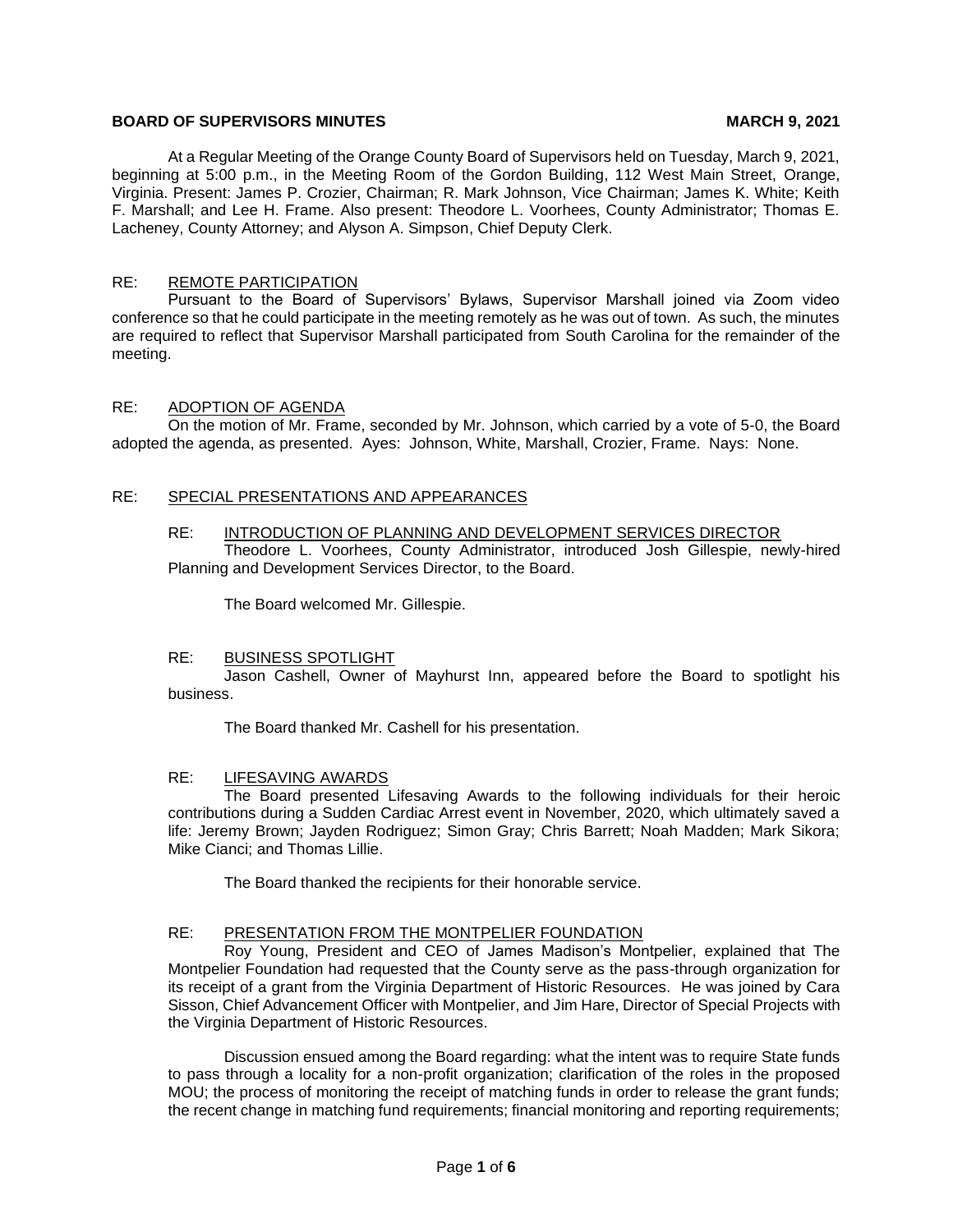revised language of the proposed MOU; input from the County on the project at Montpelier; and an overview of the training and education efforts proposed as part of the grant.

The Board took the information regarding The Montpelier Foundation's request under advisement, and there was no action taken at this time.

## RE: PRESENTATION ON DRUG COURT COORDINATOR

The Honorable Judge David Franzén provided a presentation to the Board regarding implementation of a Drug Court and installation of a Drug Court Coordinator. He reported on the proposed structure of the Drug Court; the intended outcomes; eligibility for the Drug Court program; and the requested funding percentage of both Orange and Madison Counties.

Discussion ensued among the Board regarding: whether the implementation of Drug Court would add additional court days; the need to be ahead of other potential financial impacts, such as increases in deputies or increases in transportation; the range of charges or offenses that would be eligible for Drug Court; whether there was adequate availability of counseling services; and the timeline for implementing the program.

The Board took the information regarding the Drug Court and Coordinator under advisement, and there was no action taken at this time.

## RE: CONSENT AGENDA

On the motion of Mr. Frame, seconded by Mr. Johnson, which carried by a vote of 5-0, the Board adopted the Consent Agenda, as presented.

### RE: FY21 BUDGET AMENDMENTS (SUPPLEMENTALS AND TRANSFERS)

As part of the Consent Agenda, the Board approved the following budget amendments, as presented:

| <b>ACCOUNT</b><br><b>NUMBER</b>                                                                                                              | <b>ACCOUNT DESCRIPTION</b>                                                                                                                                                                 | <b>PREVIOUS</b><br><b>BUDGET</b> |                                                                                 | <b>BUDGET</b><br><b>CHANGE</b> |                                                                                           | <b>AMENDED</b><br><b>BUDGET</b> |                                                                                                  |
|----------------------------------------------------------------------------------------------------------------------------------------------|--------------------------------------------------------------------------------------------------------------------------------------------------------------------------------------------|----------------------------------|---------------------------------------------------------------------------------|--------------------------------|-------------------------------------------------------------------------------------------|---------------------------------|--------------------------------------------------------------------------------------------------|
| 30033502-33250<br>43120001-46350<br>30052001-39900<br>41233001-43010<br>41233001-43600<br>41233001-45210<br>41233001-45510<br>41233001-46000 | Miscellaneous<br><b>Police Supplies</b><br><b>Appropriated Fund Balance</b><br>Board Member Comp.<br>Advertising / Notices<br>Postage<br>Mileage / Tolls / Parking<br>Office Supp. - Other | \$                               | (120.00)<br>49,600.00<br>(4,241,784.76)<br>0.00<br>0.00<br>0.00<br>0.00<br>0.00 | \$                             | (1,500.00)<br>1,500.00<br>(5,554.00)<br>1,860.00<br>218.00<br>69.00<br>337.00<br>3,070.00 | \$                              | (1,620.00)<br>51,100.00<br>(4, 247, 338.76)<br>1,860.00<br>218.00<br>69.00<br>337.00<br>3,070.00 |
| <b>TOTALS</b>                                                                                                                                |                                                                                                                                                                                            |                                  | \$ (4, 192, 304.76)                                                             | \$                             | 0.00                                                                                      | S                               | (4, 192, 304.76)                                                                                 |

# RE: FY21 BUDGET AMENDMENTS FOR ORANGE COUNTY PUBLIC SCHOOLS

As part of the Consent Agenda, the Board approved a supplemental appropriation and budget amendment for FY21 for Orange County Public Schools in the amount of \$165,120 in the School Operating Fund, which represented School Security Equipment, Virginia Tiered Systems of Supports, and Virginia Preschool Program Grant proceeds, as presented.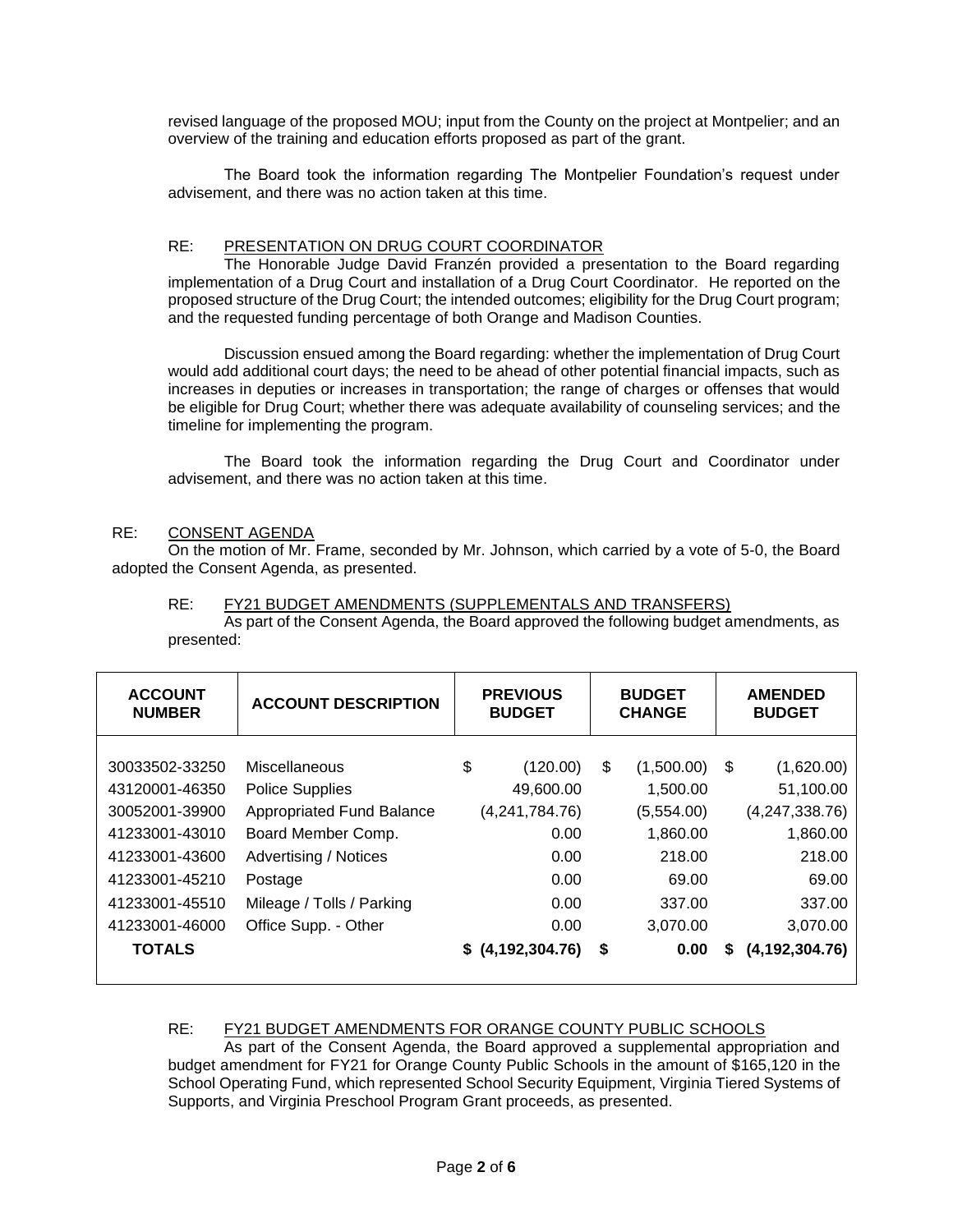# RE: MINUTES

As part of the Consent Agenda, the Board approved the following minutes:

- February 23, 2021 Worksession
- February 23, 2021 Regular Meeting

#### RE: NEW BUSINESS

## RE: USE OF COMMUNITY DEVELOPMENT AUTHORITIES FOR THE FINANCING OF PUBLIC IMPROVEMENTS

Theodore L. Voorhees, County Administrator, provided a PowerPoint Presentation to the Board, which included information on the following: the history of Community Development Authorities (CDAs); the definition of a CDA; the purpose of a CDA; the process to create a CDA; the powers of a CDA; the types of facilities that could be financed; the issuance of revenue bonds and assumption of debt by CDAs; revenue options; benefits of CDAs; and examples of CDAs.

The Board took the information regarding Community Development Authorities under advisement, and there was no action taken at this time.

#### RE: RESOLUTION TO APPOINT THE ZONING ADMINISTRATOR AND SUBDIVISION AGENT

Theodore L. Voorhees, County Administrator, explained that, since the Planning and Development Services Director had been hired, it would be appropriate for the Board to appoint Mr. Gillespie as the Zoning Administrator and Subdivision Agent.

On the motion of Mr. Frame, seconded by Mr. White, which carried by a vote of 5-0, the Board adopted the following resolution, as presented:

### RESOLUTION TO APPOINT THE ZONING ADMINISTRATOR AND SUBDIVISION AGENT FOR ORANGE COUNTY, VIRGINIA

WHEREAS, Section 70-36 of the Orange County Code of Ordinances requires that the Board of Supervisors appoint the Zoning Administrator; and

WHEREAS, Section 54-16 of the Orange County Code of Ordinances delegates certain authorities and powers to the Subdivision Agent, and the Board of Supervisors has the ability to formally designate said Subdivision Agent; and

WHEREAS, Josh Gillespie, Planning and Development Services Director, is well qualified for the appointment of Zoning Administrator and designation as Subdivision Agent, by both experience and training;

NOW, THEREFORE, BE IT RESOLVED, on this 9<sup>th</sup> day of March, 2021, that the Orange County Board of Supervisors hereby appoints Josh Gillespie, Planning and Development Services Director, or his designee, as the Zoning Administrator and Subdivision Agent for Orange County, Virginia until such time a subsequent appointment is made by resolution of the Board; and

BE IT FURTHER RESOLVED, that this appointment shall be effective as of March 9, 2021, and shall replace and supersede any previous appointments as Zoning Administrator and/or Subdivision Agent.

Ayes: Johnson, White, Marshall, Crozier, Frame. Nays: None.

#### RE: OLD BUSINESS

There were no matters for Old Business at this time.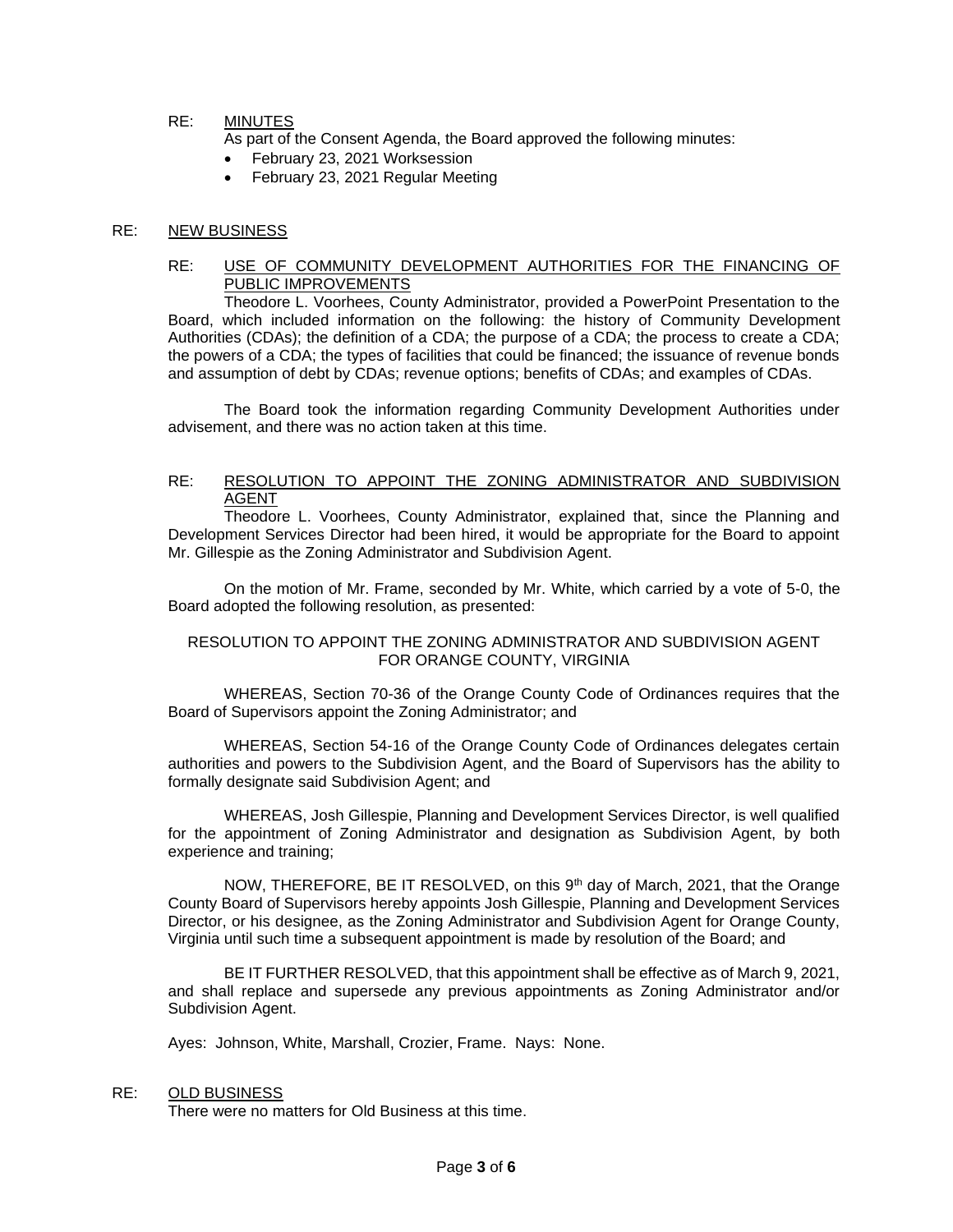- RE: DEPARTMENT DIRECTOR / CONSTITUTIONAL OFFICER REPORTS There were no Department Director or Constitutional Officer Reports at this time.
- RE: COUNTY ATTORNEY'S REPORT The County Attorney had nothing to report on at this time.

## RE: COUNTY ADMINISTRATOR'S REPORT

Theodore L. Voorhees, County Administrator, reported on a recent conference call regarding cigarette taxation. He explained that a resolution regarding regional taxation would be forthcoming for the Board's consideration.

## RE: BOARD COMMENT

Supervisor Frame reported that the General Assembly had appropriated \$36 million for Germanna Community College's healthcare facility at the Locust Grove Campus. He also commented on the implementation of the Marcus Alert System for mental health and substance abuse awareness.

# RE: INFORMATIONAL ITEMS

The Board received the following correspondence for its information:

- Finance Quarterly Report
- Parks and Recreation Quarterly Report
- Rapidan Service Authority Minutes; October 15, 2020
- Airport Commission Minutes; September 9, 2020
- Health Center Commission Minutes; December 4, 2020

### RE: APPOINTMENTS TO BOARDS, COMMISSIONS, AND COMMITTEES

By consensus, the Board re-appointed Beth Wilbanks as the District Three Representative on the Library Board of Trustees for a four-year term, with said term commencing July 1, 2021 and expiring on June 30, 2025.

By consensus, the Board appointed Jennifer Porter as the At-Large Representative on the Library Board of Trustees, filling the unexpired four-year term of Donald Lundry, with said term commencing immediately and expiring on June 30, 2023.

By consensus, the Board re-appointed Maurice Moody as an Orange County Representative on the Rappahannock Emergency Medical Services Council for a three-year term, with said term commencing July 1, 2021 and expiring on June 30, 2024.

### RE: CALENDAR

The Board received copies of its calendar of meetings for the months of March 2021, April 2021, and May 2021.

- RE: CONSIDERATION TO SCHEDULE A PUBLIC HEARING FOR SUP 20-04 (MOUNTAIN VIEW COMMUNITY CHURCH; RESIDENTIAL TREATMENT CENTER) This item was struck from the agenda.
- RE: CONSIDERATION TO SCHEDULE A PUBLIC HEARING FOR SUP 20-05 (REDFISH SOLAR PARTNERS, LLC; SOLAR ENERGY GENERATION FACILITY) This item was struck from the agenda.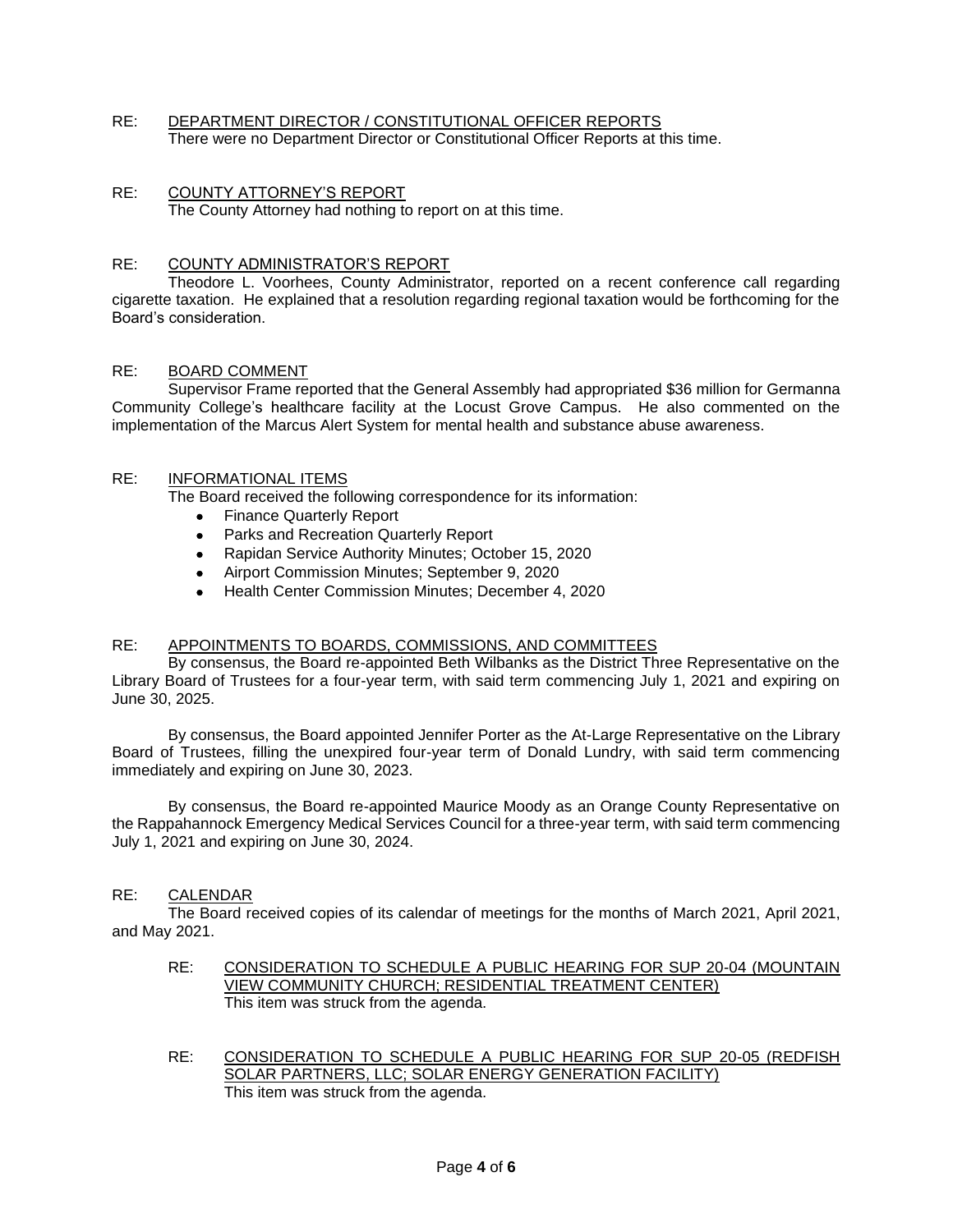# RE: PUBLIC HEARING #1; REZ 21-01 (HOP ON ENTERPRISES, LLC)

Sandra Thornton, Planning Services Manager, presented the staff report and Rezoning request from Hop On Enterprises, LLC, which included information on the location and specifications of the subject property, the use as a pick-your-own operation with a craft brewery, farm winery, and recreational space, the proffers volunteered by the applicant, and the recommendation of conditional approval from the Planning Commission.

Discussion ensued among the Board regarding: whether or not the applicant could or was intending to "proffer away" certain by-right and special uses.

At 6:46 p.m., Chairman Crozier called the Public Hearing to order to receive comments on the following:

## REZ 21-01

The Board of Supervisors will consider an application from Hop On Enterprises, LLC to rezone property at 12731 Gordon Avenue, Gordonsville, from General Residential (R-2) to Agricultural (A) in order to cultivate crops for a pick-your-own operation in addition to a craft brewery, farm winery, and recreational space. The property is identified as Tax Map Parcels 68A1-2-1-17, 18, 19, 20, 21, 22, 39, 40, 41; 68A1-2-2-23, 42, 43, 44, 45; and 68A1-2-3-46. The property contains approximately 6 acres and is situated in the Town/Suburban Recommended Future Land Use category as described in the Orange County Comprehensive Plan.

Alyson Simpson, Chief Deputy Clerk, read the following statement:

Because this meeting is being conducted remotely, there is no opportunity for physical public access to the meeting and no opportunity for public comment. However, all interested persons are invited to submit written comments for the Board's consideration. Written comments may be submitted by mail or by email and must be received by 5:00 p.m. on Monday, March 22, 2021. The Board intends to close the Public Hearing and consider this matter at its Regular Meeting on Tuesday, March 23, 2021, after reviewing any written comments received.

## RE: CLOSED MEETING

At 6:49 p.m., Mr. Lacheney read the following motion authorizing Closed Meeting:

WHEREAS, the Orange County Board of Supervisors desired to discuss in Closed Meeting the following matters:

- Discussion or consideration of the disposition of publicly held real property, where discussion in an open meeting would adversely affect the bargaining position or negotiating strategy of the public body concerning Constitution Highway. - *§2.2-3711(A)(3) of the Code of Virginia*
- Consultation with legal counsel pertaining to actual or probable litigation, where such consultation in open meeting would adversely affect the negotiating or litigating posture of the public body concerning Rapidan Service Authority. - *§2.2-3711(A)(7) of the Code of Virginia*
- Consultation with legal counsel employed or retained by the public body regarding specific legal matters requiring the provision of legal advice by such counsel concerning Rapidan Service Authority and conduit right-of-way access. - *§2.2-3711(A)(8) of the Code of Virginia*

WHEREAS, pursuant to §§2.2-3711 (A)(3), (A)(7), and (A)(8) of the Code of Virginia, such discussions may occur in Closed Meeting;

NOW, THEREFORE, BE IT RESOLVED, that the Orange County Board of Supervisors hereby authorized discussion of the aforestated matters in Closed Meeting.